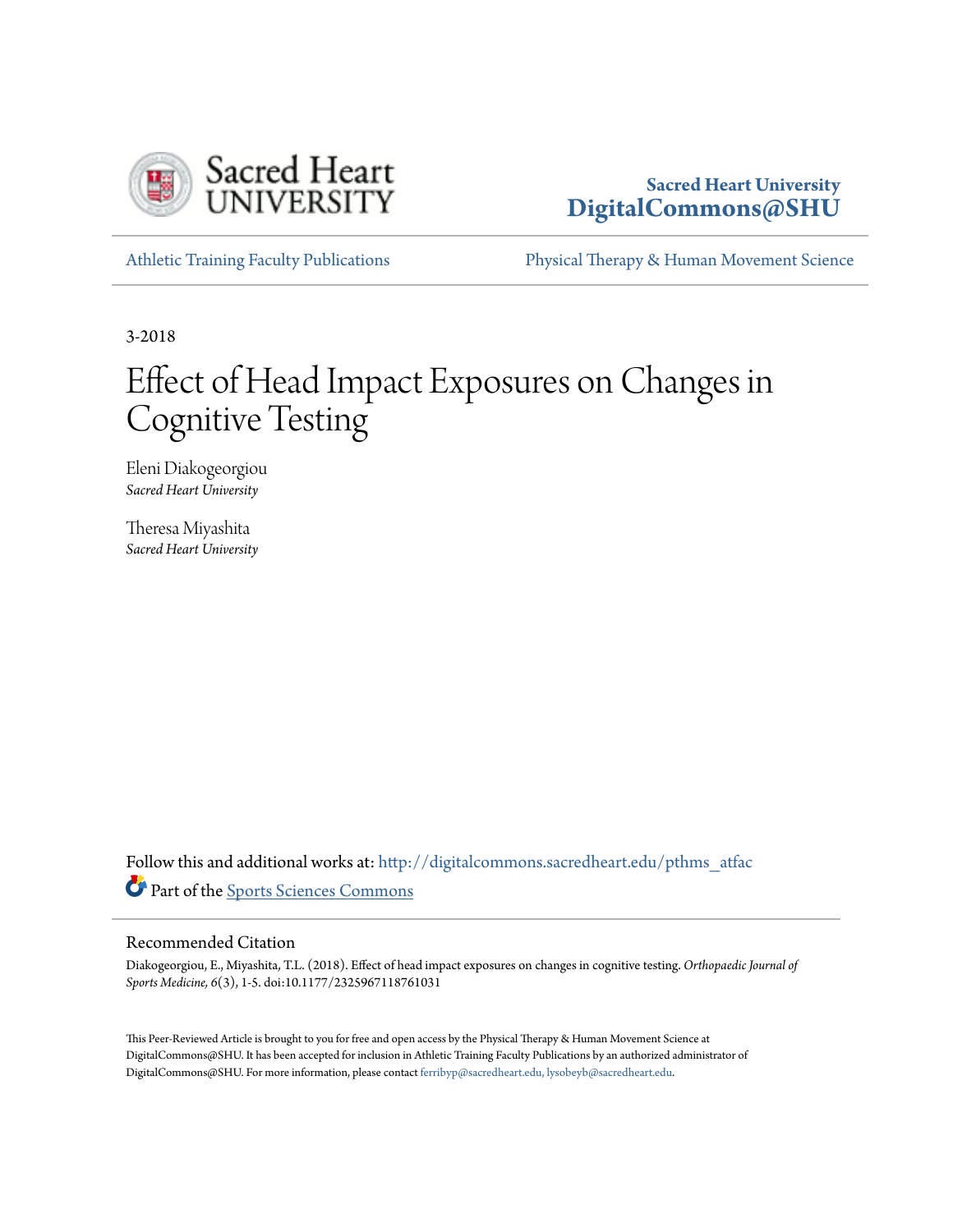# Effect of Head Impact Exposures on Changes in Cognitive Testing

Eleni Diakogeorgiou,\*† MBA, ATC, and Theresa L. Miyashita,† PhD, ATC Investigation performed at Sacred Heart University, Fairfield, Connecticut, USA

Background: Gaining a better understanding of head impact exposures may lead to better comprehension of the possible effects of repeated impact exposures not associated with clinical concussion.

Purpose: To assess the correlation between head impacts and any differences associated with cognitive testing measurements pre- and postseason.

Study Design: Case-control study; Level of evidence, 3.

Methods: A total of 34 National Collegiate Athletic Association Division I men's lacrosse players wore lacrosse helmets instrumented with an accelerometer during the 2014 competitive season and were tested pre- and postseason with the Sport Concussion Assessment Tool (SCAT 3) and Concussion Vital Signs (CVS) computer-based neurocognitive tests. The number of head impacts >20g and results from the 2 cognitive tests were analyzed for differences and correlation.

Results: There was no significant difference between pre- and postseason SCAT 3 scores, although a significant correlation between pre- and postseason cognitive scores on the SCAT 3 and total number of impacts sustained was noted ( $r = -0.362$ ,  $P = .035$ ). Statistically significant improvements on half of the CVS testing components included visual reaction time ( $P = .037$ ,  $d = 0.37$ ), reaction time (P = .001,  $d = 0.65$ ), and simple reaction time (P = .043,  $d = 0.37$ ), but no correlation with head impacts was noted.

Conclusion: This study did not find declines in SCAT 3 or CVS scores over the course of a season among athletes who sustained multiple head impacts but no clinical concussion. Thus, it could not be determined whether there was no cognitive decline among these athletes or whether there may have been subtle declines that could not be measured by the SCAT 3 or CVS.

Keywords: concussion; cognitive testing; accelerometer; hit count

Despite numerous cognitive concussion testing tools, as of now no single test can diagnose a concussion.<sup>20</sup> All concussions present and are treated differently.<sup>4</sup> The most commonly reported concussion symptoms are headache, dizziness, and balance disturbances.12,20 Sensitive and objective measurements are needed<sup>16,19</sup> to accurately diagnose and treat for a concussion. The incorporation of multiple cognitive testing tools are critical given the varying and sometimes lack of outward display<sup>19</sup> or the underreporting of symptoms.<sup>22</sup> At times, athletes may report feeling fine, whereas cognitive testing shows neurologic deficits.<sup>2</sup>

The National Athletic Trainers' Association's position statement on sport-related concussion<sup>4</sup> recommends baseline concussion examinations before a competitive season. At times, athletes may be symptom free, whereas cognitive testing shows neurologic deficits.<sup>19</sup> Baseline testing is recommended annually for adolescent athletes and for those who have recently sustained a concussion.<sup>4</sup> These baseline tests should include a clinical history, physical and neurologic evaluation, and measures of motor control and neurocognitive function. The incorporation of a multifaceted approach, including the use of a graded symptom checklist, Standardized Assessment of Concussion, neuropsychological assessment, and balance assessment, is considered one of the best ways to manage a concussion.<sup>10</sup> To capture these different components, commonly used tools include the Sport Concussion Assessment Tool (SCAT 3), a computerized cognitive evaluation tool, and the Balance Error Scoring System test.

Concussion management has been studied significantly, and it is well known that early intervention leads to a favorable prognosis.<sup>10</sup> While early intervention is crucial, little research is available regarding subconcussive blows and the use of cognitive testing in assisting with subconcussive reporting. A proposed definition of subconcussive impact is

<sup>\*</sup>Address correspondence to Eleni Diakogeorgiou, MBA, ATC, Sacred Heart University, 5151 Park Ave, Fairfield, CT 06825, USA (email: [diakogeorgioue@sacredheart.edu](mailto:diakogeorgioue@sacredheart.edu)). †

<sup>&</sup>lt;sup>†</sup>Sacred Heart University, Fairfield, Connecticut, USA.

The authors declared that they have no conflicts of interest in the authorship and publication of this contribution.

Ethical approval for this study was obtained from Sacred Heart University, Fairfield, Connecticut, USA.

The Orthopaedic Journal of Sports Medicine, 6(3), 2325967118761031 [DOI: 10.1177/2325967118761031](https://doi.org/10.1177/2325967118761031) © The Author(s) 2018

This open-access article is published and distributed under the Creative Commons Attribution - NonCommercial - No Derivatives License (http://creativecommons.org/ licenses/by-nc-nd/3.0/), which permits the noncommercial use, distribution, and reproduction of the article in any medium, provided the original author and source are credited. You may not alter, transform, or build upon this article without the permission of the Author(s). For reprints and permission queries, please visit SAGE's website at http://www.sagepub.com/journalsPermissions.nav.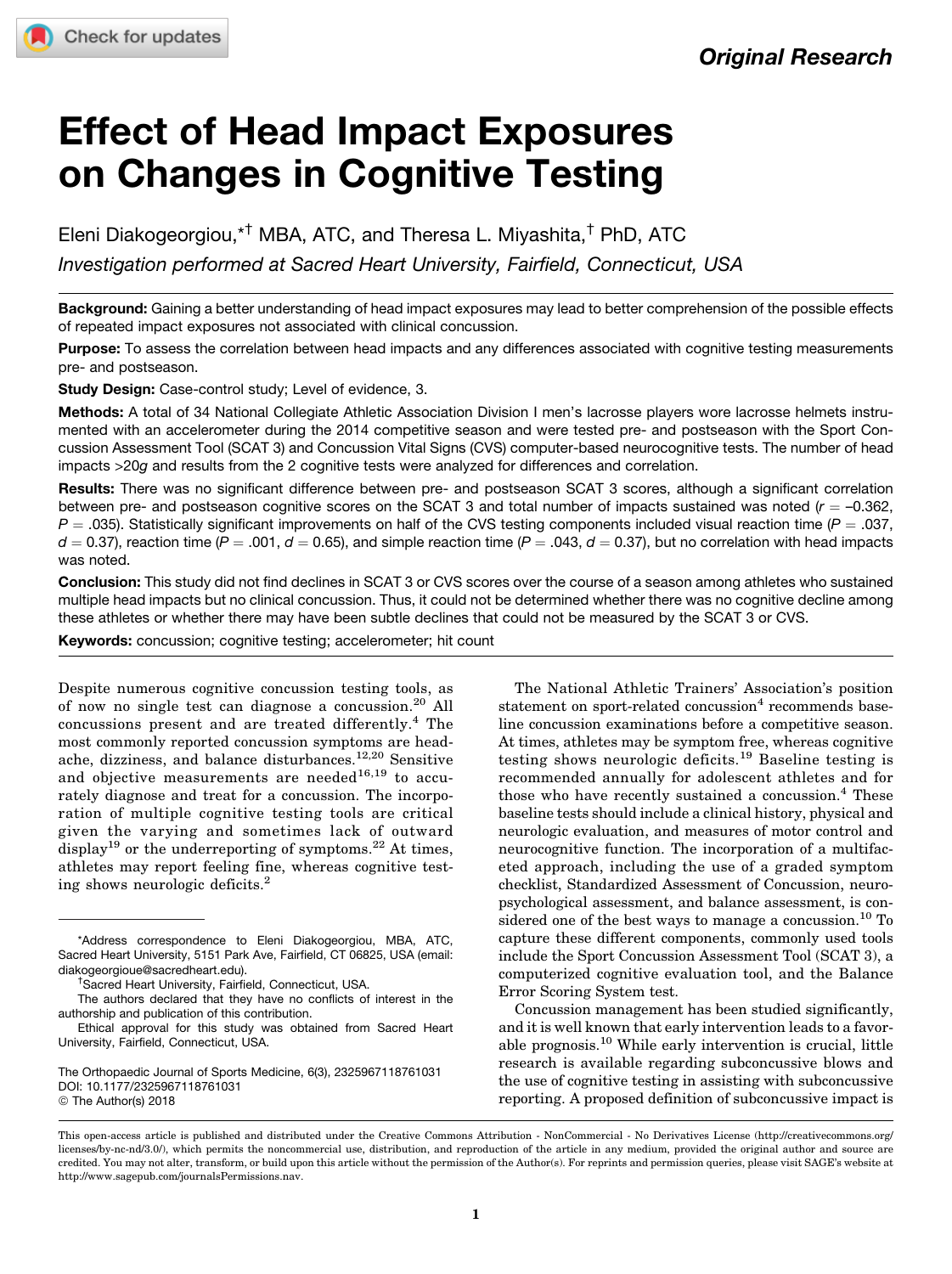a "cranial impact that does not result in known or diagnosed concussion on clinical grounds."<sup>1</sup> Research has shown that subconcussive impacts may result in cumulative neurologic deficits.<sup>1</sup> Repeated mild head trauma can lead to neuropsychological deficits and changes in cognition, mood, and behavior. $24$ 

However, Miller et  $al^{21}$  found no meaningful changes from pre-, mid-, and postseason reports regarding cognitive testing, indicating that cognitive testing may not be sensitive enough to detect the effect of subconcussive impacts throughout a season. Interestingly, others<sup>14,18</sup> found poorer scores on postseason cognitive testing among those with no documented concussion.

With the increase in concussion rates in recent years,  $^{15}$ all those involved in sport need to be aware of the best practices to manage a concussion and which tests are the most sensitive. Equipment-intensive sports have a high incidence of concussion, $17$  and health care professionals need to be aware of the high incidence in underreporting of symptoms,<sup>22</sup> which may put athletes at risk. The aim of our study was to analyze the head impact exposures (possible subconcussive blows) and the correlation between these exposures and any changes on 2 cognitive tests: the SCAT 3 and the Concussion Vital Signs (CVS) computerbased neurocognitive test. Our hypothesis was that the more frequent the head impacts, the lower the cognitive test scores would be after postseason play.

# METHODS

# **Participants**

Thirty-six National Collegiate Athletic Association (NCAA) Division I men's lacrosse players from a single university participated in this study. All athletes were fully cleared for participation, with no reported concussion within the previous 6 months. Two athletes were removed: 1 because of a concussion during the season and 1 for an ongoing lower extremity injury. A total of 34 players over the course of a single competitive season were included in the analysis (mean  $\pm$  SD: height,  $71.65 \pm 2.5$  in; weight,  $178.03 \pm 21.44$ lb; age,  $19.56 \pm 1.44$  years). The study was approved by the university's internal review board, and all participants signed an informed consent.

#### Instrumentation

All players wore Warrior Sports Regulator II helmets instrumented with a GForceTracker (GFT) sensor. The GFT was affixed internally to the crown of the helmet and calibrated prior to use per the manufacturer's guidelines. The GFT contains a triaxial accelerometer and triaxial gyroscope to measure linear acceleration and rotational velocity, and it has been shown to be a valid and reliable instrument to measure these data.<sup>5</sup> This sensor has a sampling frequency of 3  $kHz^5$  and recorded data when an impact exceeded the study's preset threshold of 20g; in sum, 40 milliseconds of data per impact were recorded (8-millisecond pretrigger and 32-millisecond posttrigger).

The SCAT 3 was used per recommendations from the Fourth International Conference on Concussion.<sup>20</sup> The SCAT 3 includes short neuropsychological tests to assess memory and function as well as the Maddocks questions and Standardized Assessment of Concussion questions for the assessment of symptoms.<sup>20</sup>

The CVS is a free computerized neurocognitive tool<sup>11</sup> used by the hosting institution. It includes 7 tests: verbal and visual memory, psychomotor speed (combined score of finger tapping and symbol digit coding), executive function (performance on shifting attention test), cognitive flexibility (shifiting attention and the Stroop test), and the CPT correct responses (the number of correct responses on the continuous performance test). $^{11}$ 

#### Procedures and Data Collection

The GFT was internally affixed to each player's helmet via 3-mm double-sided adhesive at the crown of the helmet and was calibrated per the manufacturer's guidelines. GFTs were automatically turned on and off before and after each practice and game via a hub connected to the laptop containing the GFT software. GFTs were charged every other day while remaining attached to the helmet. After the sensor was fully charged, the data were downloaded via USB connection and exported to a secure central server. All sensors were charged after each game to ensure proper battery life for the following practice. A total of 9702 impacts were documented amid a total of 15 games (3241 impacts recorded) and 45 practices (6361 impacts recorded) during the lacrosse season.

Cognitive testing data were collected via the SCAT 3 and CVS tests. One of the researchers (T.L.M.) and the team's head athletic trainer conducted pre- and postseason SCAT 3 data collections and supervised CVS testing while the athletes completed it on the computer.

# Statistical Analysis

A paired-sample  $t$  test was conducted to compare preand postseason scores on the SCAT 3 and CVS neurocognitive testing tools for each variable (Table 1). To determine if there was a relationship between head impact exposures and cognitive testing, a Pearson correlation was used. Score differentials were computed from pre- to postseason and used to calculate correlations with head impact exposure data, which included mean linear acceleration per impact, mean Head Injury Criterion per impact, average Gadd Severity Index per impact, and total hits. All data were analyzed with SPSS (v 23; IBM Corp). Statistical significance was established a priori as  $\alpha \leq .05.$ 

# **RESULTS**

Table 1 shows the mean differences for the SCAT 3 and CVS test and the improvements or deficits between pre- and postseason testing. Paired-sample t tests determined no statistical significance in SCAT 3 measurements from pre- to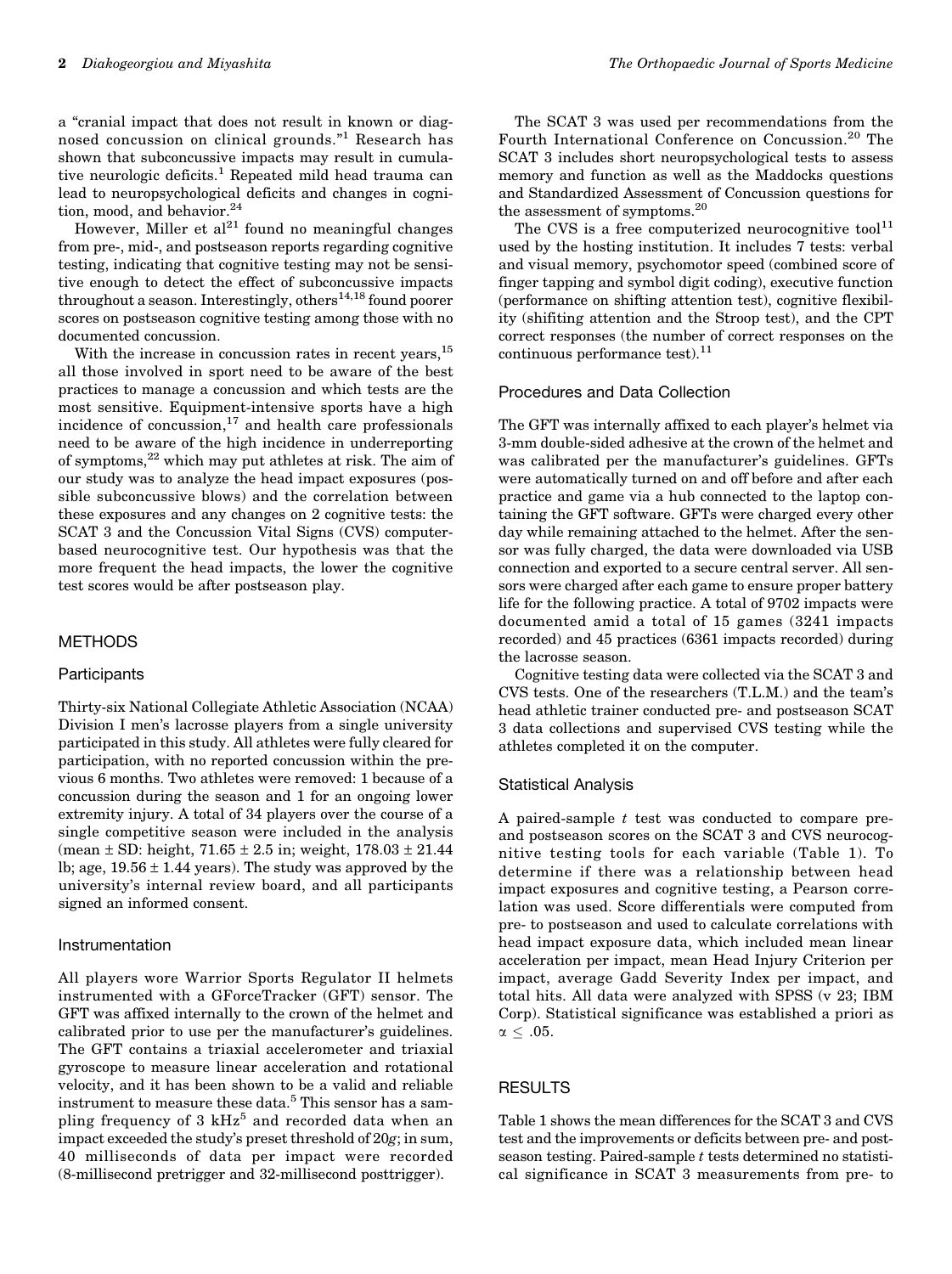|                                          |                          |                           | Mean                | $\boldsymbol{P}$  | t       |
|------------------------------------------|--------------------------|---------------------------|---------------------|-------------------|---------|
| Test                                     | Preseason, Mean $\pm$ SD | Postseason, Mean $\pm$ SD | Difference $\pm$ SD |                   |         |
| <b>SCAT</b>                              |                          |                           |                     |                   |         |
| <b>Symptoms</b>                          | $1.41 \pm 2.18$          | $1.71 \pm 3.05$           | $-0.294 \pm 2.82$   | .416              | $-0.82$ |
| Symptom severity                         | $2.33 \pm 4.04$          | $3.00 \pm 5.33$           | $-0.667 \pm 3.72$   | .311              | $-1.03$ |
| Cognitive                                | $21.91 \pm 1.46$         | $22.26 \pm 1.24$          | $-0.353 \pm 1.55$   | .195              | $-1.32$ |
| Orientation                              | $4.71 \pm 0.46$          | $4.79 \pm 0.48$           | $-0.088 \pm 0.621$  | .414              | $-0.83$ |
| Timed memory                             | $14.26 \pm 1.02$         | $14.50 \pm 0.66$          | $-0.235 \pm 0.621$  | .199              | $-1.31$ |
| Concentration                            | $2.91 \pm 1.00$          | $2.94 \pm 0.98$           | $-0.029 \pm 1.14$   | .881              | $-0.15$ |
| Delayed memory                           | $3.82 \pm 1.14$          | $3.50 \pm 1.52$           | $0.323 \pm 1.49$    | .215              | 1.26    |
| <b>CVS</b>                               |                          |                           |                     |                   |         |
| Visual memory                            | $45.68 \pm 4.51$         | $43.44 \pm 5.85$          | $2.24 \pm 5.96$     | .037 <sup>b</sup> | 2.18    |
| Verbal memory                            | $50.50 \pm 4.33$         | $49.91 \pm 4.98$          | $0.588 \pm 4.26$    | .426              | 0.81    |
| Psychomotor speed                        | $184.50 \pm 24.63$       | $187.97 \pm 20.81$        | $-3.47 \pm 17.7$    | .262              | $-1.14$ |
| Executive function                       | $44.62 \pm 11.73$        | $48.41 \pm 8.99$          | $-3.79 \pm 7.65$    | .007 <sup>b</sup> | $-2.90$ |
| Cognitive flexibility                    | $42.88 \pm 11.48$        | $46.67 \pm 9.79$          | $-3.78 \pm 7.40$    | $.006^b$          | $-2.94$ |
| CPT correct responses                    | $39.62 \pm 0.85$         | $38.00 \pm 6.88$          | $1.62 \pm 6.91$     | .182              | 1.37    |
| Reaction time                            | $718.48 \pm 109.36$      | $670.24 \pm 93.00$        | $48.24 \pm 73.93$   | $.001^b$          | 3.75    |
| Simple reaction time                     | $317.39 \pm 47.66$       | $298.03 \pm 41.98$        | $19.36 \pm 52.74$   | .043 <sup>b</sup> | 2.11    |
| Choice reaction time                     | $461.79 \pm 56.79$       | $446.59 \pm 96.23$        | $15.21 \pm 87.76$   | .320              | 1.01    |
| Shifting attention correct reaction time | $967.88 \pm 169.70$      | $926.15 \pm 136.19$       | $41.74 \pm 133.18$  | .077              | 1.83    |

TABLE 1 Mean Differences in Pre- and Postseason Scores on the SCAT 3 and CVS<sup>a</sup>

a CPT, Continuous Performance Test; CVS, Concussion Vital Signs; SCAT 3, Sport Concussion Assessment Tool. <sup>b</sup>Statistically significant difference between pre- and postseason scores ( $P < .05$ ; paired-sample t test).

TABLE 2 Pearson Correlations Between SCAT 3 Differential Scores and Head Impact Exposure Data<sup>a</sup>

| <b>SCAT 3</b>    | Linear Acceleration | HIС     | GSI     | Total Head Impacts |
|------------------|---------------------|---------|---------|--------------------|
| <b>Symptoms</b>  | $-0.01$             | $-0.00$ | 0.01    | $-0.12$            |
| Symptom severity | $-0.07$             | 0.04    | 0.05    | $-0.25$            |
| Cognitive        | $-0.13$             | 0.02    | 0.01    | $-0.36$            |
| Orientation      | 0.22                | 0.30    | 0.30    | $-0.20$            |
| Timed memory     | $-0.19$             | $-0.15$ | $-0.17$ | $-0.27$            |
| Concentration    | $-0.09$             | $-0.00$ | 0.01    | $-0.11$            |
| Delayed memory   | $-0.01$             | $-0.25$ | $-0.21$ | 0.26               |

a The darker shades of gray signify a stronger relationship, whereas the lighter gray colors signify a small or smaller-than-typical relationship. GSI, Gadd Severity Index; HIC, Head Injury Criterion; SCAT 3, Sport Concussion Assessment Tool.

postseason. Statistically significant differences were found in half of the CVS testing components. Decreases in scores from pre- to postseason were noted in visual reaction time  $(P = .037, d = 0.37)$ , reaction time  $(P = .001, d = 0.65)$ , and simple reaction time  $(P = .043, d = 0.37)$ . Increases in scores would have indicated decreased performance from pre- to postseason.

Interestingly, statistically significant improvements were also found in the following tests from pre- to postseason: executive function ( $P = .007$ ,  $d = 0.50$ ), with a 3.79point improvement in mean score from pre- to postseason, and cognitive flexibility ( $P = .006$ ,  $d = 0.51$ ), with a mean improvement in score of 3.78 points.

To investigate if there was a statistically significant association between head impact exposure data and cognitive testing, a Pearson correlation was computed according to pre- to postseason score differentials with head impact exposure data. The only significant correlation found was between SCAT 3 cognitive scores from pre- to postseason and total number of head impacts sustained  $(r = -0.362, P = .035)$ . Correlations are detailed in Tables 2 and 3.

# **DISCUSSION**

Based on the study sample of 34 NCAA Division I men's lacrosse players, statistically significant improvements in cognitive testing scores were found in CVS cognitive testing from pre- to postseason in the domains of visual reaction time, reaction time, and simple reaction time. Significant improvements in test scores were also seen from pre- to postseason in 2 areas of the CVS test: executive function and cognitive flexibility. No statistical significance was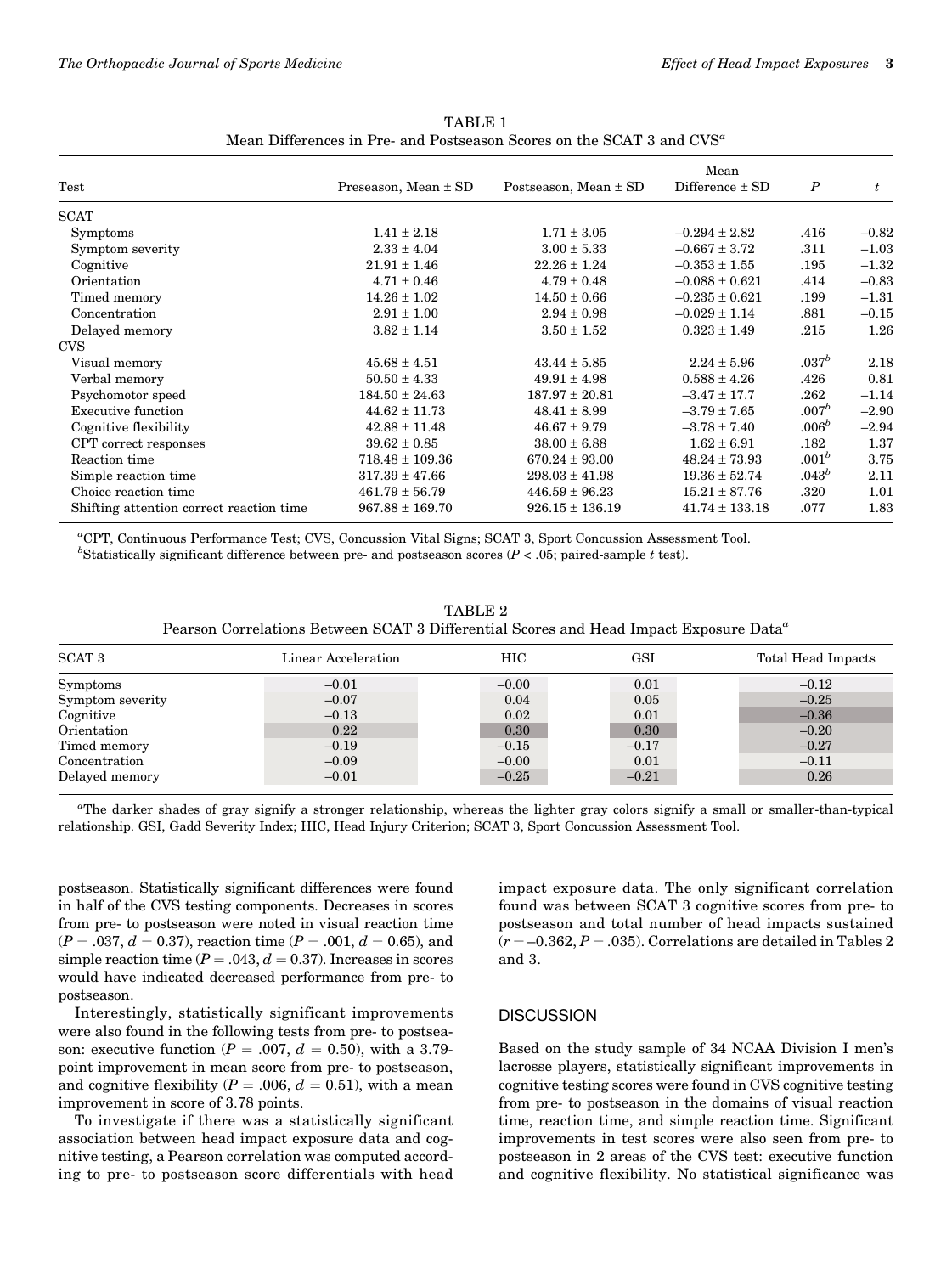TABLE 3 Pearson Correlations Between CVS Differential Scores and Head Impact Exposure Data<sup>a</sup>

| <b>CVS</b>            | Linear<br>Acceleration | HIC       | GSI     | Total Head<br>Impacts |
|-----------------------|------------------------|-----------|---------|-----------------------|
| Visual memory         | 0.17                   | 0.17      | 0.16    | 0.05                  |
| Verbal memory         | $-0.32$                | $-0.25$   | $-0.24$ | $-0.18$               |
| Psychomotor speed     | $-0.01$                | $-0.12\,$ | $-0.11$ | 0.20                  |
| Executive function    | $-0.08$                | $-0.19$   | $-0.19$ | 0.04                  |
| Cognitive flexibility | $-0.14$                | $-0.24$   | $-0.25$ | 0.05                  |
| CPT correct responses | 0.02                   | 0.08      | 0.05    | $-0.25$               |
| Reaction time         | 0.11                   | 0.03      | 0.05    | 0.21                  |
| Simple reaction time  | $-0.11$                | 0.06      | 0.04    | $-0.07$               |
| Choice reaction time  | 0.24                   | 0.14      | 0.17    | $-0.02$               |
| Shifting attention    | 0.03                   | $-0.03$   | $-0.02$ | 0.02                  |
| correct reaction time |                        |           |         |                       |

a The darker shades of gray signify a stronger relationship, whereas the lighter gray colors signify a small or smaller-thantypical relationship. CPT, Continuous Performance Test; CVS, Concussion Vital Signs; GSI, Gadd Severity Index; HIC, Head Injury Criterion.

found in SCAT 3 scores, including symptoms scores. McAllister et al<sup>18</sup> reported poorer scores on some postseason cognitive testing and found a correlation with greater head impact exposures on those athletes with no documented concussions.

Our findings show no statistically significant declines in measurements in either the SCAT 3 or CVS tests. Similar to our results, those of Gysland et  $al<sup>13</sup>$  revealed no meaningful changes from pre- to mid- to postseason on neurologic function. Conversely, others $8,14$  found lower cognitive scores for those with no reported concussion and greater head impact exposures. Further, our findings associated with repeat injury showed impairments in complex spatial learning and other cognitive impairments. Interestingly, we found significant improvement in performance with some CVS testing variables. Given the variables in which we saw improvement (Table 1), we hypothesize that these improvements may be due to the nature of the sport of lacrosse and the overall improvement in reaction time seen with practice.

No association could be drawn from acceleration forces and total hits regarding any changes in cognitive testing for any variable in the SCAT 3 and CVS tests. A Pearson correlation based on pre- to postseason score differentials showed that the relationship was linear with regard to preand postmeasurements of each test when compared with Head Injury Criterion mean, Gadd Severity Index mean, and total hits (Tables 2 and 3). Only cognitive score changes on the SCAT 3 showed a significant correlation with total number of impacts ( $P = .035$ ). Breedlove et al<sup>3</sup> found progressive neurophysiologic changes with accumulated impacts to the head of high school football players; however, the distribution of head impacts was not significantly different, and the magnitude of the impacts did not correlate to a concussion injury. Findings in our study may differ from these findings owing to the age of the participants, the type of sport, and the study design.

Although this study does not show significant change in all areas pre- to postseason with the SCAT 3 and CVS testing, it does show some areas of significance, as discussed. Eckner et al<sup>9</sup> found that impacts to players who sustain a concussion are not often different from those to asymptomatic players. We need to be aware that athletes may not report symptoms<sup>22</sup> and that athletes with observable symptoms have neurophysiologic changes.<sup>25</sup>

As more individuals participate in sport and the intensity of sports increases, the velocity of impacts increase and may contribute to the higher incidence rates of concussion.<sup>7</sup> Repeat mild head trauma may lead to complex neuropsychological sequelae involving changes in cognition, mood, and behavior.<sup>24</sup> The number of concussions continues to increase in football, men's lacrosse, and women's soccer,<sup>15</sup> and concussion is the most common form of traumatic brain injury worldwide.<sup>23</sup> Limitations of our study include assessing data over 1 season versus a 4-year span and not incorporating physical signs and symptoms in the analysis.

Based on our findings, further research is needed on neurocognitive tools and assessment of cognitive function for those without reported concussion. Our study failed to find any decline in SCAT 3 or CVS scores over the course of a season among athletes who sustained multiple head impacts but no clinical concussion. Thus, we cannot determine whether there was no cognitive decline for these athletes or whether there may have been subtle declines that could not be measured by the SCAT 3 or CVS. Although the SCAT 3 in this study showed no significant change between preand postseason play, it is possible that there are cognitive changes that the SCAT 3 cannot detect. $^6$  Furthermore, the CVS may not be sensitive enough for changes attributed to subconcussive impacts over a single season. Further assessment of these data is needed over a 4-year college career.

# **REFERENCES**

- 1. Bailes JE, Petraglia AL, Omalu BI, Nauman E, Talavage T. Role of subconcussion in repetitive mild traumatic brain injury. J Neurosurg. 2013;119:1235-1245.
- 2. Benedict PA, Baner NV, Harrold GK, et al. Gender and age predict outcomes of cognitive, balance, and vision testing in a multidisciplinary concussion center. J Neurol Sci. 2015;353:111-115.
- 3. Breedlove EL, Robinson M, Talavage TM, et al. Biomechanical correlates of symptomatic and asymptomatic neurophysioloical impairment in high school football. J Biomech. 2012;45:1265-1272.
- 4. Broglio SP, Cantu RC, Gioia GA, et al. National Athletic Trainers' Association position statement: management of sport concussion. J Athl Train. 2014;49(2):245-265.
- 5. Campbell KR, Warnica MJ, Levine IC, et al. Laboratory evaluation of the gForce Tracker, a head impact kinematic measuring device for use in football helmets. Ann Biomed Eng. 2016;44(4):1246-1256.
- 6. D'Hemecourt P. Subacute symptoms of sports-related concussion: outpatient management and return to play. Clin Sports Med. 2011; 30(1):63-72.
- 7. Dashnaw ML, Petraglia AL, Bailes JE. An overview of the basic science of concussion and subconcussion: where we are and where we are going. Neurosurg Focus. 2012;33(6):E5.
- 8. DeFord SM, Wilson MS, Rice AC, et al. Repeated mild brain injuries result in cognitive impariment in B6C3F1 mice. J Neurotrauma. 2002; 19:427-438.